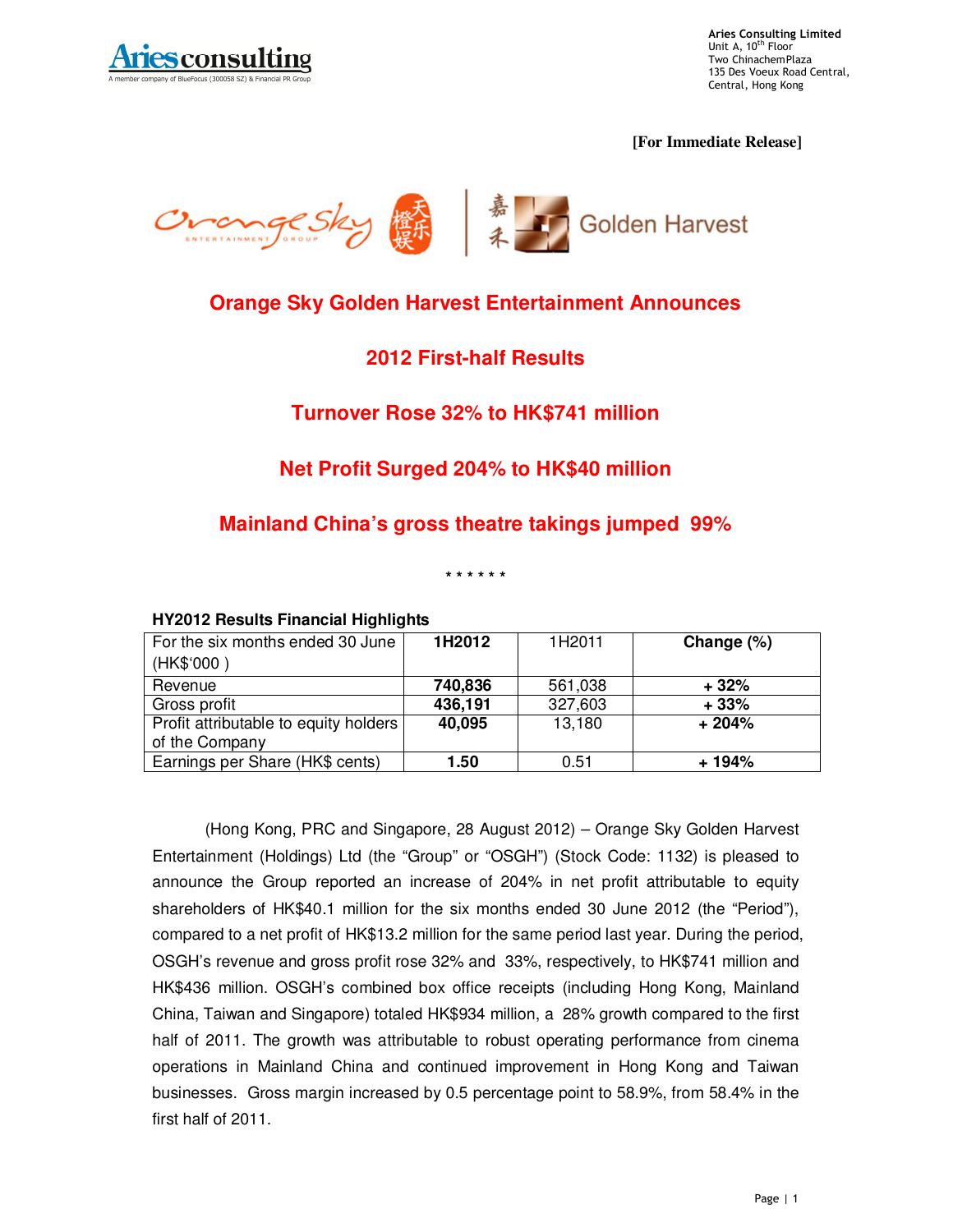During the period, OSGH maintained its business focus on its key priority growth market -- Mainland China. OSGH reported gross theatre takings of RMB142 million in Mainland China, representing an increase of 99% over the first half of 2011. Admissions in Mainland China rose 90% to over 3.7 million. OSGH's gross theatre takings growth outperformed that of the total market in Mainland China, largely due to contributions from newly opened cinemas. For the first half of 2012, Mainland China recorded urban area box office receipts of RMB8.1 billion, representing a yearly increase of 42%.

In 2012, OSGH opened seven new cinemas with a total of 51 screens in Beijing, Shanghai, Xi'ning, Chengdu, Dalian, Changzhou and Zhongshan. At latest count, OSGH operated 34 cinemas with 248 screens across Mainland China. OSGH will continue to leverage on its well-established "Golden Harvest" brand to expand its cinema operations in Mainland China. For the second half of 2012, OSGH will continue to open new cinemas in order to grab more market share in this high-growth market.

The Group's overseas operations delivered solid operating performance for the period. In Taiwan, Vie Show Cinema Company Ltd. ("Vie Show"), of which OSGH is an individual major shareholder, generated NTD1.64 billion in gross theatre takings for the period, an increase of 40% compared with the first half of 2011. Admissions grew 34% to approximately 6.7 million. Vie Show's market share in Taipei was approximately 43%. Vie Show contributed about HK\$21 million in net profit to the Group, an increase of 35% compared to the first half of 2011.

In Singapore, The Group's 50%-owned "Golden Village" cinema chain contributed same net profit of HK\$25 million for the period as same period last year. "Golden Village" is the market leader in Singapore with a market share of 41%.

For the period, OSGH's cinemas in Hong Kong achieved theatre takings of HK\$93 million (30 June 2011: HK\$82 million). OSGH maintains a Hong Kong market share of around 12%.

Regarding film production operations, the Group will reproduce the classic film "Fly Me to Polaris" in the second half of 2012. As the first reproduction to start up the Group's "Orange Sky Golden Harvest Reproduction of Classic Movie Series" this year, this new "Fly Me to Polaris" will be directed by the original director -- Jingle Ma -- and will adopt Sony super high resolution 4K digital filming techniques, a pioneering attempt in China. The Group targets a grand release around Valentine's Day 2013.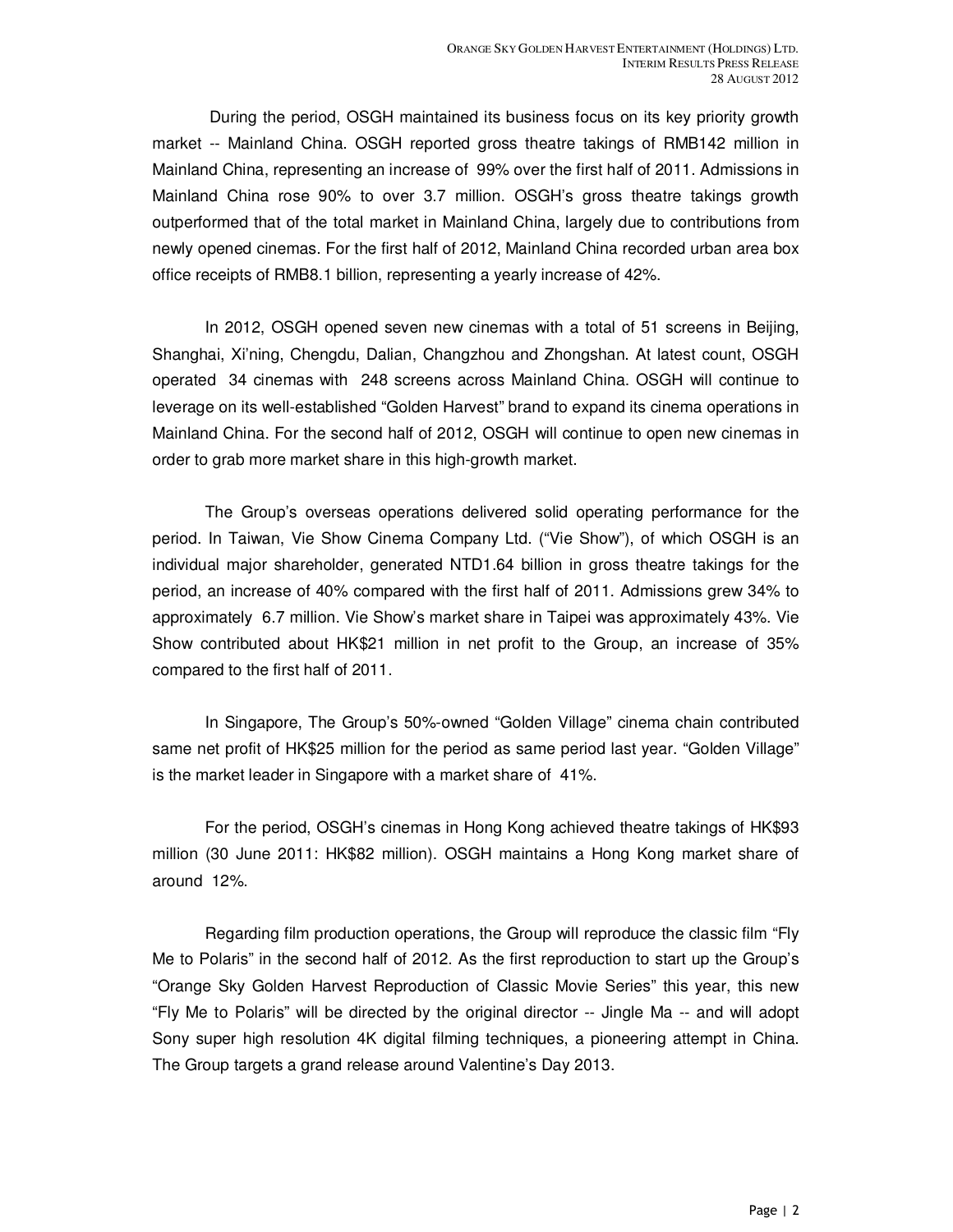Mr. Mao Yimin, Executive Director & Chief Executive Officer of the Company, said: "China's cinema business is experiencing the fastest growth rate in the region, driven by soaring box-office takings. People in China are becoming more willing to spend on superior movie watching experiences, with pulsating soundtracks, high-density resolution and 3D images. OSGH will continue to expand its cinema network in Mainland China to grasp these growth opportunities. In the meantime, OSGH will also be proactively launching its comprehensive Chinese language film business to make a larger contribution to the Chinese film industry."

-End -

# **About Orange Sky Golden Harvest Entertainment (Holdings) Ltd. (Stock Code: 1132)**

Orange Sky Golden Harvest Entertainment (Holdings) Ltd. (the "Group" or "OSGH") is the world's premier Chinese language film entertainment company, and is primarily engaged in film production, financing, distribution and exhibition. The Group currently operates 61 multiplexes with a total of 464 screens across Mainland China, Hong Kong, Taiwan and Singapore and is one of the leading distributors in its operating territories. The Group's cinema chains View Show in Taiwan and Golden Village in Singapore are the largest in their respective markets with a market share of 43% and 41%, respectively, as at end-June 2012.

For enquiries:

#### **Orange Sky Golden Harvest Entertainment (Holdings) Limited**

| Crystal Wang | Email: twang@yingyuan.cn             |
|--------------|--------------------------------------|
| Janice Chan  | Email: janice.chan@goldenharvest.com |

Tel: (86) 10-5920-5209 Tel: (852) 2352-8351